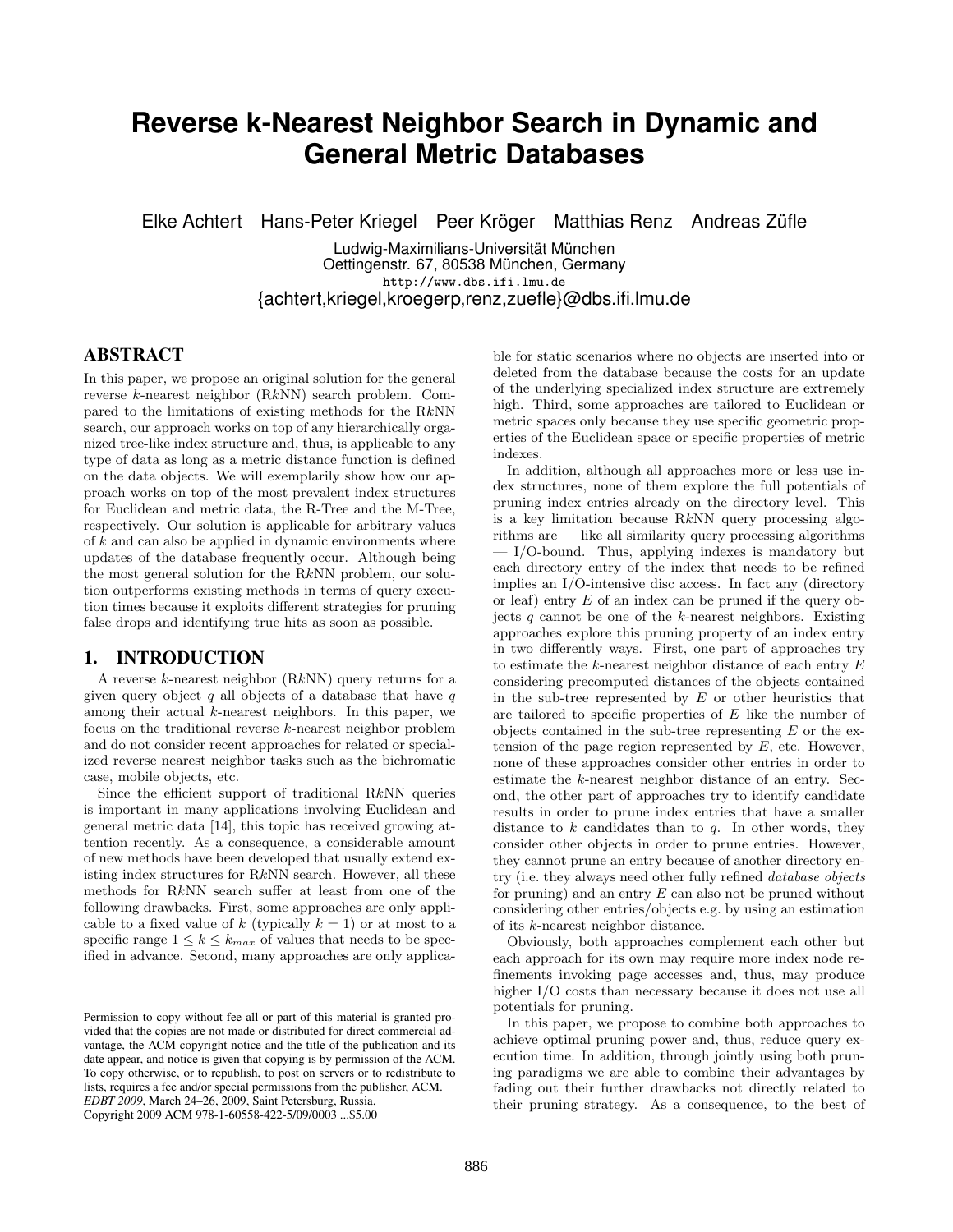our knowledge, this paper is the first contribution to solve the generalized RkNN search problem for arbitrary metric objects in a dynamic environment which is not tailored to a specific data type or index structure. In particular, our method provides the following new features:

- 1. It can be applied to general metric objects, i.e. databases containing any type of complex objects as long as a metric distance function is defined on these objects. It does not use any specific index structure but works with any hierarchically organized, tree-like access method.
- 2. It is applicable to the generalized  $RkNN$  problem where the value of  $k$  is specified at query time. Thereby, the maximal applicable value of  $k$  is not constrained by any threshold  $k_{max}$ .
- 3. It does not rely on the precomputation of distances and, thus, has no additional costs for inserting or deleting objects from the database. Updates are processed by the underlying index structure.
- 4. Due to the combination of both pruning-paradigms, our approach — although being the most general solution — even outperforms the existing approaches designed for a more specialized problem in terms of query execution times.

The reminder of this paper is organized as follows. In Section 2 we formally define the RkNN problem we want to solve here, discuss recent approaches for this problem, and point out our contributions. Section 3 explores how both existing pruning strategies can be combined and extended to achieve more pruning power during index traversal. In Section 4 these basic ideas are implemented to answer R $kNN$  queries efficiently. Our novel approach is experimentally evaluated and compared to existing approaches using synthetic and real-world datasets in Section 5. Last but not least, Section 6 concludes the paper.

# 2. SURVEY

# 2.1 Problem Defintion

Since we focus on the traditional reverse k-nearest neighbor problem, we do not consider recent approaches for related or specialized reverse nearest neighbor tasks such as the bichromatic case, mobile objects, etc. In the following, we assume that  $D$  is a database of n objects,  $k \leq n$ , and dist is a metric distance function on the objects in  $\mathcal{D}$ . The set of  $k$ -nearest neighbors of an object  $q$  is the smallest set  $NN_k(q) \subseteq \mathcal{D}$  that contains at least k objects from  $\mathcal{D}$  such that  $\forall o \in NN_k(q), \forall \hat{o} \in \mathcal{D} - NN_k(q)$ :  $dist(q, o) < dist(q, \hat{o}).$ The object  $p \in NN_k(q)$  with the highest distance to q is called the *k*-nearest neighbor  $(kNN)$  of q. The distance  $dist(q, p)$  is called k-nearest neighbor distance (kNN distance) of q, denoted by  $nndist_k(q)$ .

The set of reverse k-nearest neighbors (RkNN) of an object  $q$  is then defined as

$$
RNN_k(q) = \{ p \in \mathcal{D} \mid q \in NN_k(p) \}.
$$

The naive solution to compute the RkNN of a query object q is rather expensive. For each object  $p \in \mathcal{D}$ , the kNN of p is computed. If the distance between  $p$  and  $q$  is smaller or equal to the kNN distance of p, i.e.  $dist(p, q) \leq nndist_k(q)$ , then  $q \in NN_k(p)$  which in turn means that object p is a

RkNN of q, i.e.  $p \in RNN_k(q)$ . The runtime complexity of answering one RkNN query is  $O(n^2)$  because for all n objects, a kNN query needs to be launched which requires  $O(n)$  when evaluated by a sequential scan. The costs of an RkNN query can be reduced to an average of  $O(n \log n)$  if an index such as the M-Tree [5] (or, if the objects are feature vectors, the R-Tree  $[6]$  or the R<sup>\*</sup>-Tree  $[4]$ ) is used to speed-up the kNN queries.

# 2.2 Related Work

Existing approaches for the RkNN search can be classified as self-pruning approaches or mutual-pruning approaches.

Self-pruning approaches are usually designed on top of a hierarchically organized tree-like index structure. They usually try to estimate the  $kNN$  distance of each index entry  $E$ , i.e.  $E$  can be a database object or an intermediate index node. If the  $kNN$  distance of  $E$  is smaller than the distance of  $E$  to the query q then  $E$  can be pruned. Thereby, self-pruning approaches usually estimate the kNN distance of each index entry  $E$  by only considering special properties of E rather than taking also other objects (database objects or index nodes) into account. Several approaches use an exact estimation by simply precomputing kNN distances. The RNN-Tree [7] is an R-Tree-based index that precomputes for each object  $p$  the distance to its 1NN, i.e.  $nndist<sub>1</sub>(p)$ . The objects are not stored in the index itself. Rather, for each object  $p$ , the RNN-Tree manages a sphere with radius  $nndist_1(p)$ , i.e. the data nodes of the tree contain spheres around objects. The RdNN-Tree [15] extends the RNN-Tree by storing the objects of the database itself in an R-Tree rather than circles around them. For each object p, the distance to p's 1NN, i.e.  $nndist_1(p)$ , is aggregated. For each leaf entry  $E$ , the maximum of the 1NN distances of all objects in  $E$  is aggregated. An inner node of the RdNN-Tree again aggregates the maximum 1NN distances of all its child nodes. Thus, both the RNN-Tree and the RdNN-Tree allow for pruning false hits already on the directory levels of the underlying R-Tree. Due to the materialization of the 1NN distances of all data objects, both approaches need not to compute 1NN queries for the remaining objects that are not pruned because those objects contribute to the final result. In addition, the RdNN-Tree, can be extended to metric spaces (e.g. by applying an M-Tree instead of an R-Tree). However, since the  $kNN$  distances need to be materialized, both approaches are limited to a fixed value of k and cannot be generalized to answer RkNN-queries with arbitrary values of k. To overcome this problem, the MRkNNCoP-Tree [2] has been proposed which is conceptually similar to the RdNN-Tree but stores a conservative and progressive approximation for all kNN distances of any data object rather than the exact  $kNN$  distance for one fixed k. The only limitation is that k is constrained by a parameter  $k_{max}$  specifying the maximal value of  $k$  that can be supported. For R $kNN$ queries with  $k > k_{max}$ , the MRkNNCoP-Tree cannot be applied. The conservative and progressive approximations of any index node are propagated to the parent nodes. Using these approximations, the MRkNNCoP-Tree can identify a candidate set, true hits, and true drops. For each object in the candidate set, a kNN query is launched for refinement. A variant of the MRkNNCoP-Tree is proposed in [1, 3] that achieves a further runtime improvement and gets rid of the  $k_{max}$  bound for the value of k on the one hand but on the other hand generates only approximative results, i.e. the re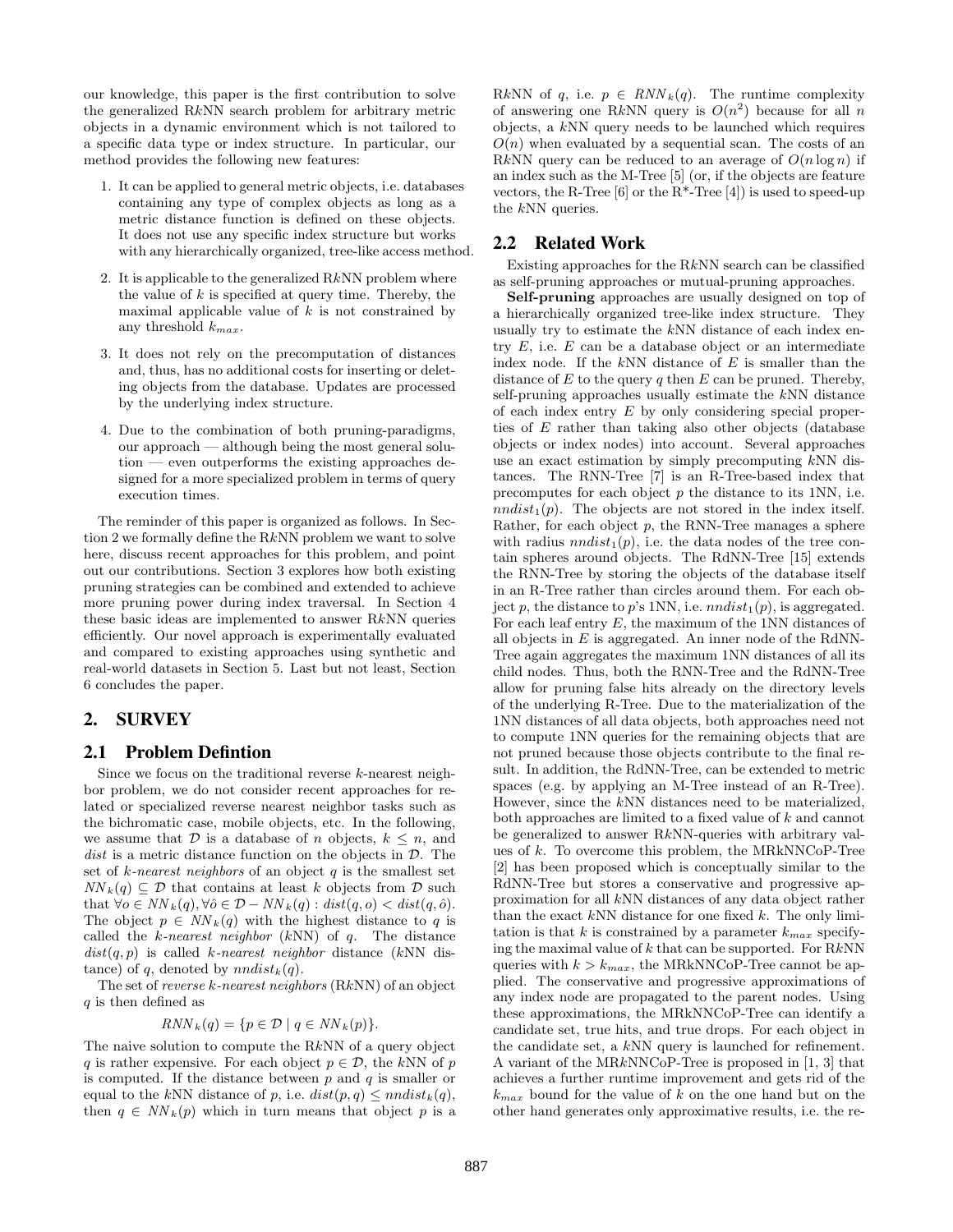sults may contain false hits and are not guaranteed to be complete. A different approach is proposed in [14] where a method for RkNN search in metric spaces that is tailored to the M-Tree is presented. The authors derive several rules from the M-Tree structure that can be used to estimate the kNN distance of an index entry. Each remaining database object o that is contained in a non-pruned leaf node of the M-Tree needs to be refined, i.e. a  $kNN$  query needs to be computed for o.

Mutual-pruning approaches are usually designed for the Euclidean space only and use other objects to prune a given index entry e. For that purpose, they use special geometric properties of the Euclidean space, typically the concept of Voronoi cells. The basic idea is that given the Voronoi-cell around the query object  $q$ , each object or index node  $E$  can be pruned if  $E$  is beyond a Voronoi plane (for  $k = 1$ ). In [11] a two-way filter approach for supporting R1NN queries based on this idea is proposed. The method provides approximate solutions, i.e. may suffer from false alarms and incomplete results. In [13] the first approach for RkNN search was presented, that can handle arbitrary values of k. The method uses any hierarchical tree-based index structure such as an R-Tree to compute a nearest neighbor ranking of the query object  $q$ . The key idea is to iteratively construct a Voronoi cell around  $q$  from the ranking. Objects that are beyond  $k$  Voronoi planes w.r.t.  $q$  can be pruned and need not to be considered for Voronoi construction. The remaining objects must be refined, i.e. for each of these candidates, a kNN query must be launched. In [12], a different approach for R1NN search in a 2D data set is presented. It is based on a partition of the data space into six equi-sized units where the border lines of the units are cut at the query object  $q$ . The 1NN of  $q$  in each unit is determined and all these neighbors are merged together to generate a candidate set. This considerably reduces the cost for the nearest-neighbor queries. The candidates are then refined by computing for each candidate c the nearest neighbor. Since the number of units in which the candidates are generated increases exponentially with the data dimensionality, this approach is only applicable for 2D data sets.

# 2.3 Discussion and Contributions

All recent methods for RkNN search suffer at least from one of the following drawbacks. Self-pruning approaches that rely on precomputed kNN distances are only applicable for a fixed value of k (typically  $k = 1$ ) or at least for a specific range  $1 \leq k \leq k_{max}$  of values that needs to be specified before index construction. In addition, the costs for reconstructing the indexes in case of an update of the database are very high. Thus, approaches that use precomputed distances disqualify for a general solution. Self-pruning approaches that rely on the estimation of the kNN distances of objects or index entries from other heuristics than precomputed distances have less pruning power and do not use the distances to other index entries in order to get more accurate estimations. As a consequence, subtrees of an index need to be refined although they might have been pruned because the estimation of their kNN distances is too less accurate (but would have been accurate enough when considering other entries). On the other hand, mutual-pruning approaches use geometric properties of the Euclidean space like Voronoi cells that do not exist in general metric spaces and, thus,



Figure 1: Illustration of pruning potentials using a fictive Euclidean dataset indexed by an R-Tree (see text for details).

cannot be extended for metric databases. In addition, they do not make use of the potentials of self-pruning, i.e. they may need to traverse a subtree of the index although it cannot qualify for the query due to an estimation of its kNN distance (which may be derived without any precomputing). In addition, both pruning strategies cannot identify true hits but need additional refinement rounds. Even though these refinement rounds can usually be processed rather efficiently, each approach gives away the potentials of the other pruning approach.

In this paper, we try to combine the potentials of selfpruning (without any precomputation and materialization of distances) and mutual-pruning in order to reduce the page accesses during index traversal and producing the results of a given RkNN query in one run through the index. Figure 1 visualizes the benefits of such an approach on a fictive 2D Euclidean database indexed by an R-Tree-like structure. When using a self-pruning strategy without precomputation that estimates the kNN distance of each entry from heuristics that do not consider other entries (e.g. from the extend of the region of the corresponding entry), we will be able to prune only entries  $E_5$  and  $E_2$ . Entry  $E_1$  has to be refined although it could be pruned when considering  $E_2$ . On the other hand, a mutual-pruning approach like [13] needs at least one exact object to prune other entries, i.e.  $E_2$  and  $E_1$ cannot prune each other. Here, only  $E_3$  could be pruned. Entry  $E_5$  will never be pruned by any object in other entries, so  $E_5$  needs to be refined anyway. However, in fact all entries except  $E_4$  could be pruned in this situation when combining both pruning strategies and extending the mutual-pruning also to intermediate entries. This simple example illustrates the potential benefit of our approach. In other words, the aim of our novel method is to provide the advantages of the mutual-pruning and the self-pruning approaches by fading out the drawbacks of both, thus, providing the "best of two worlds". As a consequence — to the best of our knowledge — this paper contributes the first solution for the generalized RkNN search problem applicable for arbitrary metric data, not tailored to a specific index structure. Since our approach does not require any RkNN search specific access methods and no distance pre-computation it is qualified also in a dynamic database environment where updates may oc-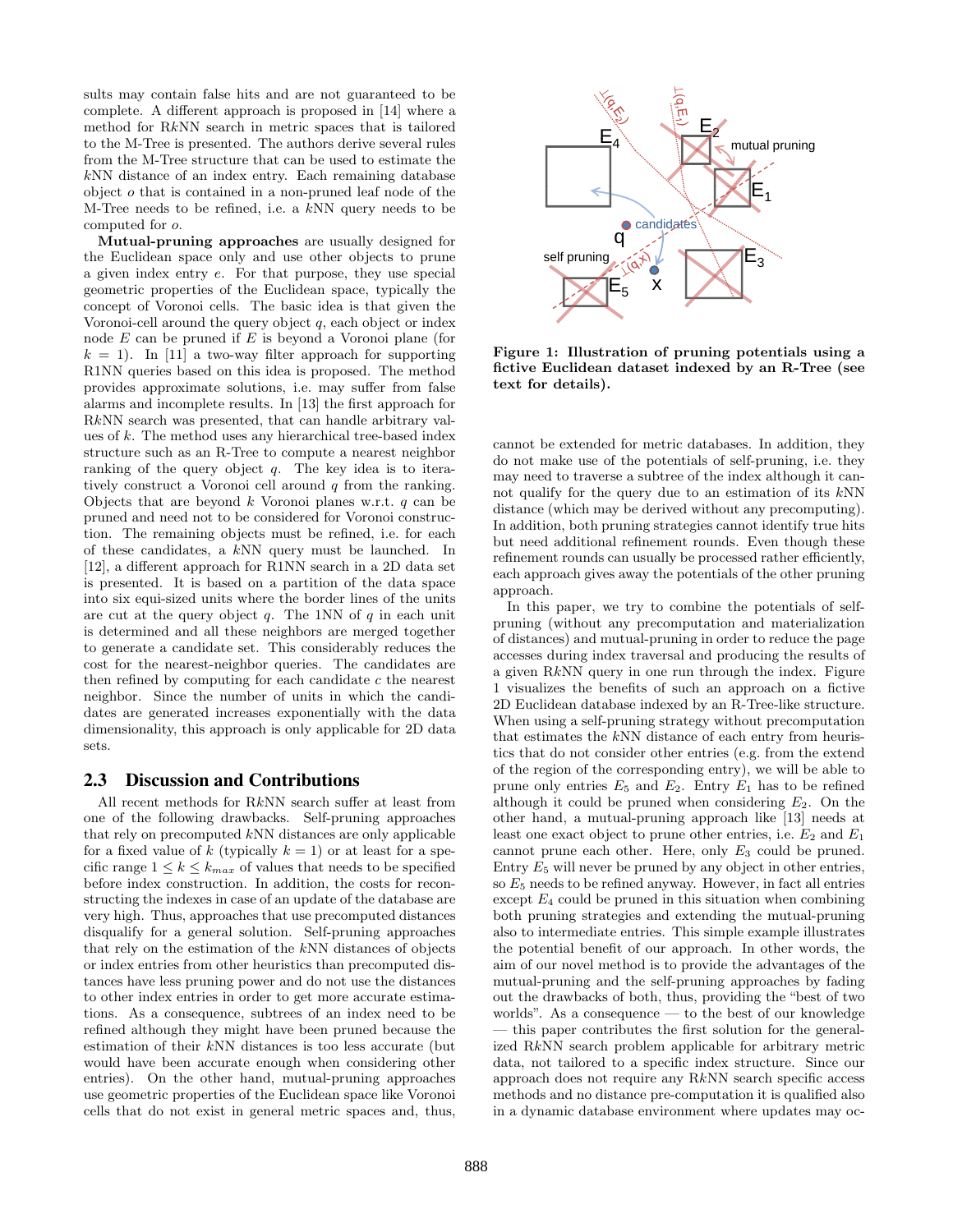

Figure 2: Illustration of self-pruning.

cur frequently. In addition, our very general solution even outperforms the existing approaches that are designed for a more specialized problem in terms of query execution times because of the advanced pruning capabilities that are derived from the combination of the self-pruning and mutualpruning potentials.

# 3. RKNN SEARCH USING MULTIPLE PRUN-ING STRATEGIES

#### 3.1 Combining Multiple Pruning Strategies

As discussed above, we want to explore both self-pruning as well as mutual pruning possibilities. Our approach is based on an arbitrarily hierarchically organized tree-like index structure  $\mathcal{I}$ , e.g. a R<sup>\*</sup>-tree [4] or an M-tree [5]. The set of objects managed in the subtree of an index entry  $E \in \mathcal{I}$ is denoted by  $subtree(E)$ . Note, that the entry E can be an intermediate node in  $\mathcal I$  or an object in  $\mathcal D$ . In the case that the entry  $E \in \mathcal{I}$  is an object (i.e.  $E = e \in \mathcal{D}$ ) then  $subtree(E) = \{e\}.$  The basic idea of our approach is to apply the pruning strategy mentioned above during the traversal of the index, i.e. to identify true drops and true hits as early as possible in order to reduce the I/O cost by saving unnecessary page accesses.

The existing self-pruning works as follows: Each object  $o \in \mathcal{D}$  can be pruned if its kNN distance is smaller than the distance of  $o$  to the query object  $q$ . Otherwise  $o$  is a true hit. Figure 2(a) illustrates this strategy. Object  $o_1$  is one of the RkNNs of query object  $q_1$  because  $nndist_k(o_1) \geq dist(o_1, q_1)$ while it is not one of the RkNNs of query object  $q_2$  because  $nndist_k(o_1) \geq dist(o_1, q_2)$ . However, as discussed above, precomputation of all kNN distances for all possible values of  $k$  is too expensive or even impossible and would additionally result in heavy computational costs for each update of the database. Rather, we have to try to approximate the kNN distances of each database object using heuristics. Two kinds of heuristics are helpful. First, an upper bounding kNN distance approximation  $UB\_nn\text{-}dist(o)$ for which  $nndist_k(o) \leq UB\_nn\text{-}dist(o)$  holds can be used to prune true drops because if the upper bounding kNN distance approximation is smaller than the distance of o to the query object q, i.e.  $dist(q, o) > UB_{n} - dist(o)$ , then o can be pruned. Second, a lower bounding kNN distance approximation  $LB_{\text{-}nn\text{-}}dist(o)$  for which  $LB_{\text{-}nn\text{-}}dist(o) \leq nn\text{-}dist(o)$ 



Figure 3: Illustration of mutual-pruning.

holds can be used to identify true hits because if the lower bounding kNN distance approximation is greater or equal than the distance of o to the query object q, i.e.  $dist(q, o) \leq$ LB\_nn-dist(o), then o is one of qs RkNNs. If  $LB_{\text{un}}$ -dist(o) <  $dist(q, o) < UB\_nn\text{-}dist(o)$  we cannot make a decision on o. In that case we have to try to get better approximations or even compute the exact kNN distance of o. An example for these decision rules is shown in Figure 2(b). While object  $o_1$  is an RkNN of  $q_1$  but not an RkNN of  $q_3$ , it cannot be decided whether  $o$  is an RkNN of  $q_2$  or not. In fact, without considering other objects or entries, approximations of the kNN distances are usually hard to obtain for objects. On the other hand, for intermediate entries in the underlying index structure, we can derive upper and lower bounds based on the properties of the page region, e.g. [14] derives such approximations for M-Tree entries. In this paper, we will introduce general methods to derive distance approximations for an entry  $E$  that are not tailored to any index structure and additionally considers information about the distance of E to other entries in the index. The later can be rather beneficial because this way, a more accurate approximation of the kNN distance of an entry can be computed.

The mutual-pruning strategy basically works with a simi- $\text{lar idea} \longrightarrow \text{approximating the } k\text{NN distance of an entry, or},$ more precisely, estimating the kNNs of an entry. The major difference to the self-pruning approach is that it considers the location of neighboring objects to estimate the kNNs of an entry. So far, the existing implementations can only be applied to Euclidean data: given the Voronoi cell around  $q$ which is specified by a set of objects  $V_q \subseteq \mathcal{D}$ , we know that all objects  $o \notin V_q$  and corresponding entries E that are outside of this cell can be pruned when searching for the R1NN of q because at least one of the objects in  $V_q$  that builds the Voronoi cell has a smaller distance to  $o$  or all objects in  $E$ than  $q$  Figure 3(a) illustrates this idea: an object x builds a Voronoi hyperplane (dashed line) and entry E can be pruned because it is beyond that line w.r.t. q. This idea can be extended to the general RkNN case by pruning objects that are beyond k Voronoi hyperplanes. In order to apply this strategy also for metric objects, we first generalize this idea to metric spaces. Generally, given a Voronoi hyperplane  $H_x$ between q and an object  $x \in \mathcal{D}$  in a Euclidean space, the fact that object  $o \in \mathcal{D}$  "is beyond  $H_x$ " can be expressed by  $dist(x, o) < dist(q, o)$ . This expression no longer uses the Euclidean geometry but only relys on distances and, thus, can be applied to general metric objects. As a consequence, for a R1NN query we can prune each (general metric) object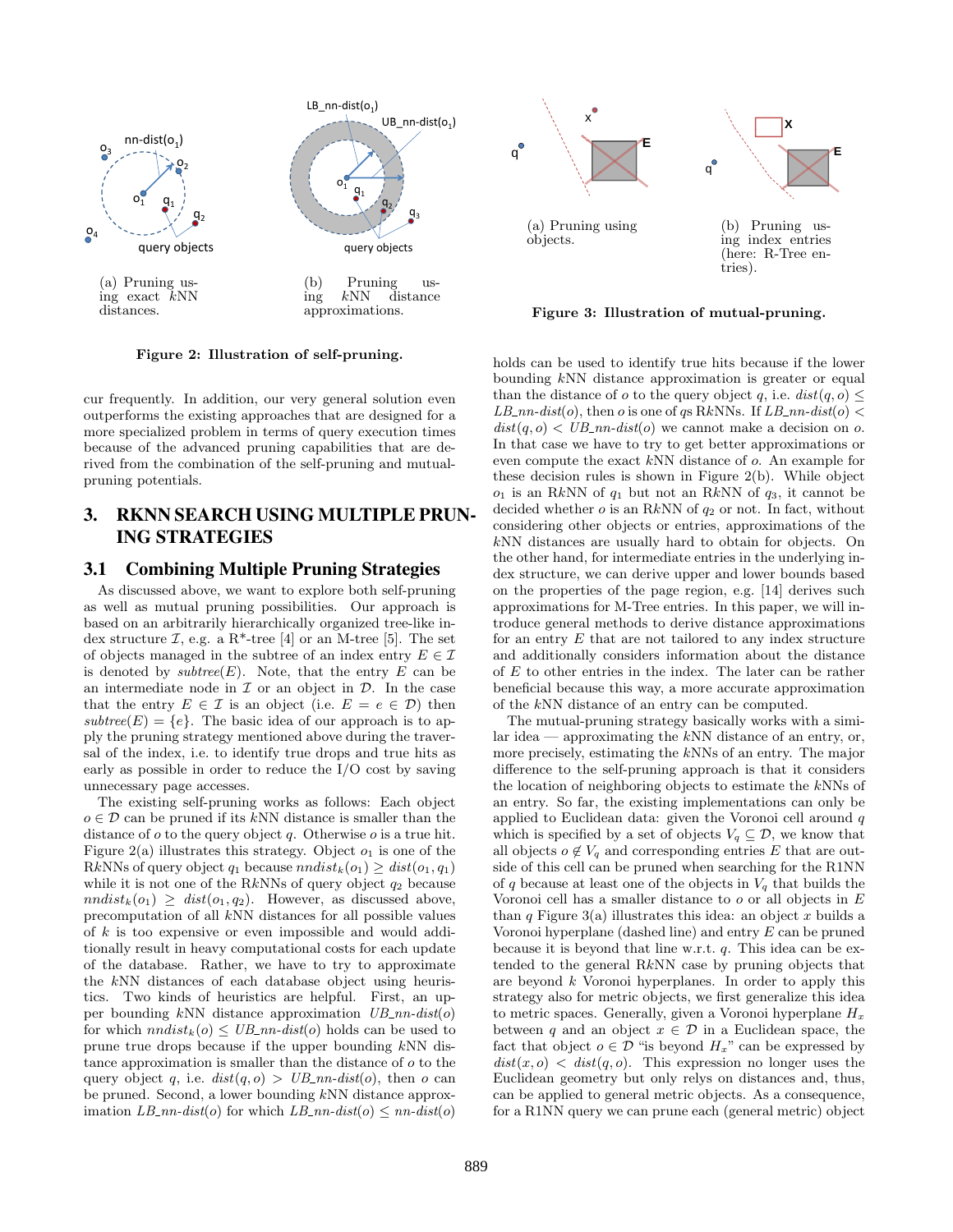$o \in \mathcal{D}$  and each entry E of a metric index structure if there is another object  $x \in \mathcal{D}$  such that  $dist(x, o) < dist(q, o)$  and  $dist(x, e) < dist(q, e)$  for all objects  $e \in subtree(E)$ . Generalizing this to RkNN search, we need k of such objects  $x \in \mathcal{D}$ in order to prune  $o$  or  $E$  as true drop. A second extension to the original mutual-pruning approach is the following. So far, object  $x$  must be a database object. Thus, before the pruning can start, at least one object of the database (usually the NN of  $q$ ) needs to be obtained from the index, i.e. at least one path of the index root to the leaf needs to be completely refined to get a candidate object  $x$  even though x need not necessarily be an RkNN of  $q$ . This is a limitation because, even on higher levels of the index we may generally be able to perform mutual pruning. We generally may find for a given entry  $E \in \mathcal{I}$  k other entries  $X \in \mathcal{I}$  such that for all objects  $o \in subtree(E)$  there is an object  $x \in subtree(X)$ with  $dist(x, o) < dist(q, o)$ . This situation can be formalized by the following inequality:

## $LB\_dist(E, q) > UB\_nn\_dist(E),$

where  $LB\_dist(E, q)$  is a lower bound of the distance of all objects  $o \in subtree(E)$  to q and  $UB\_nn\text{-}dist(E)$  is an upper bounding estimation of the kNN distances of all objects  $o \in subtree(E).$ 

Let us note that this rule is equivalent to the pruning rule of the self-pruning strategy using the lower bounding approximations for the kNN distance and the distance to the query but already on a higher level of the index. If  $E$  is an object (subtree(E) = e), then obviously  $LB\_dist(e, q)$  =  $dist(e, q)$  and  $UB\_nn\text{-}dist(e) =$  nndist<sub>k</sub> $(e)$ . Analogously, we can define a rule to identify true hits using the lower bounding bounding kNN distance approximation of all objects in subtree(E), denoted by  $LB\_nn\text{-}dist(E)$ , and an upper bound of the distance between E and q, denoted by  $UB\_dist(E, q)$ .

Combining both pruning strategies, we end up with the following rules: Assuming that the data objects are indexed by any hierarchical index structure  $\mathcal{I}$ , an entry  $E \in \mathcal{I}$ 

1. is a true hit if  $UB\_dist(E, q) < LB\_nn\_dist(E)$ ,

2. is a true drop if  $LB\_dist(E, q) > UB\_nn\_dist(E)$ .

In summary, we have contributed the following advances over existing approaches so far. We have first combined the two separately existing pruning strategies into two rather general pruning rules for any entry  $E$  that rely on abstract upper and lower bounding approximations of (i) the distance between  $E$  and  $q$  and (ii) the kNN distance of  $E$ . Especially the estimations of the latter one are not constrained, i.e. can be obtained from considering the structure of the page region of  $E$  as well as the distance of  $E$  to other entries. Second, we have extended the mutual-pruning concept such that it can be applied to general metric data and to the pruning at higher levels during the index traversal.

#### 3.2 Computing Distance Approximations

The derived pruning rules rely on abstract distance approximations. In the following, we derive suitable distance functions to estimate such distance approximations as accurate as possible considering properties of the page regions and the distance to other entries simultaneously.

Let q be a query object and  $E, E' \in \mathcal{I}$  be entries representing either directory nodes or objects. Our pruning strategies are based on the lower bounding and upper bounding estimation of the following distances: we assume that we are able to estimate

- the distances of all objects in  $subtree(E)$  to the query object q in order to derive an estimation for  $LB\_dist(E, q)$ and  $UB\_dist(E, q);$
- the distances of all objects in  $subtree(E)$  to all objects in  $subtree(E')$  in order to derive an estimation for  $LB\_nn\text{-}dist(E)$  and  $UB\_nn\text{-}dist(E)$  (as well as  $LB\_nn\text{-}dist(E')$ ) and  $UB\_nn\text{-}dist(E'),$  respectively);
- the distances between all objects in  $subtree(E)$  in order to derive an estimation for  $LB_{n} = dist(E)$  and  $UB_{n} = dist(E)$ .

In the following, we define distance approximations for these distances.

DEFINITION 1 (DISTANCE APPROXIMATIONS). The following distance functions are defined on two index entries E and  $E'$  with the following properties:

 $MinDist(E, E')$  always underestimates the distances between the objects in subtree(E) and subtree(E'):

 $\forall o \in subtree(E), \forall o' \in subtree(E')$ :

$$
MinDist(e, e') \leq dist(o, o').
$$

 $MaxDist(E, E')$  always overestimates the distances between the objects in subtree(E) and subtree(E'):

 $\forall o \in subtree(E), \forall o' \in subtree(E')$ :  $MaxDist(E, E') \geq dist(o, o').$ 

 $MinMaxDist(E, E')$  is the minimal overestimation of the distances between the objects in subtree(E) and subtree(E'):

 $\forall o \in subtree(E), \exists o' \in subtree(E')$ :

 $MinMaxDist(E, E') \geq dist(o, o').$ 

 $MaxMinDist(E, E')$  is the maximal underestimation of the distances between the objects in subtree(E) and subtree(E'):  $\forall o \in subtree(E), \exists o' \in subtree(E')$ :

$$
MaxMinDist(E, E') \leq dist(o, o').
$$

The definition of these distance approximations also works if E and E' are identical, i.e.  $subtree(E) = subtree(E')$ . In that case, these distance functions estimate the kNN distances of  $E = E'$  without considering other entries. In addition, if  $E' = q$  the distance functions approximate the distance of  $E$  to  $q$ .

In the following we present implementations of these four distance approximations exemplarily for the case that the regions of intermediate index entries are rectangular like in R-Tree variants and for the case that the regions of intermediate index entries are based on a covering radius and a routing object like in M-Tree variants. Distance approximations based on M-tree nodes and R-tree nodes are illustrated in Figure 4.

#### *3.2.1 Implementations for R-Tree Nodes*

Since, the minimum and maximum distance approximations between objects and node regions as well as between two node regions are rather intuitive and already defined in several publications concerning indexing, e.g. [10], here we omit them due to space limitations. Rather, we want to concentrate on the more specialized distance functions MinMaxDist and MaxMinDist.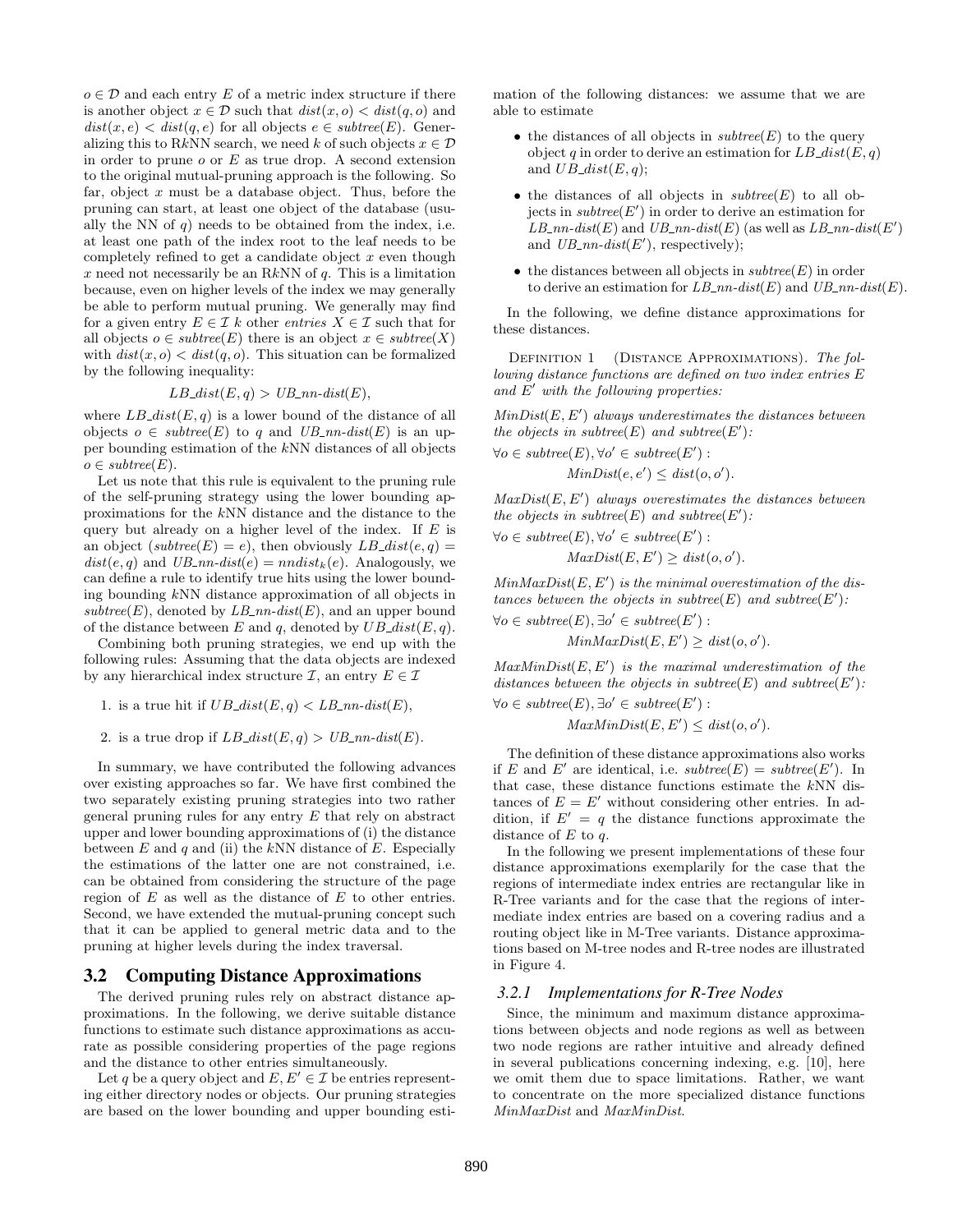

Figure 4: Illustration of the distance approximations for Euclidean and metric index structures.

A definition of the MinMaxDist distance function defined for an object and an R-Tree region can also be found in [10]. The MinMaxDist function defined for two intermediate Rtree entries  $E$  and  $E'$  is quite similar to the  $MinMaxDist$ definition given in [10]. We assume that the page region of an entry  $E$  which is a  $d$ -dimensional hyper-rectangle is specified by its lower left corner  $(E_1, l, \ldots, E_d, l)$  and upper right corner  $(E_1.r, \ldots, E_d.r)$ . Furthermore, the center of the page region is denoted by the vector  $(E_1.m, \ldots, E_d.m)$  with  $E_i.m = (E_i.l + E_i.r)/2$ . The *MinMaxDist* function defined for E and  $E'$  can be computed as follows<sup>1</sup>:

$$
MinMaxDist(E, E') =
$$
\n
$$
\sqrt[n]{\min_{1 \le i \le d} ((pE_i - pE_i')^p + \sum_{j=1, j \ne i}^d d_{max}(E_j, E_j'))},
$$
\nwhere 
$$
d_{max}(E_j, E_j') = \max\{(E_j.u - E_j'.l)^p, (E_j.l - E_j'.u)^p\},
$$
\n
$$
pE_i' = \begin{cases} E_i'.l, & \text{if } E_i.m < E_i'.m \\ E_i'.u, & \text{if } E_i.m \ge E_i'.m \end{cases}
$$
\nand

and

$$
pE_i = \left\{ \begin{array}{ll} E_i.l & , \text{ if } E_i.m < pE_i' \\ E_i.u & , \text{ if } E_i.m \geq pE_i' \end{array} \right.
$$

Note that here we assume that the distance function dist is any  $L_p$ -norm. The intuition behind the above formula is to find for each dimension  $i \in \{1, \ldots, d\}$  one of the two border hyper-planes of the rectangle associated with  $E'$  which are orthogonal to the dimension i and is closer to the farthest point  $p \in subtree(E)$ , i.e. p is enclosed by the rectangular region of E. Finally, the function MinMaxDist computes the maximum distance between  $p$  and the corresponding hyperplane (cf. Figure  $4(a)$ ).

The function MaxMinDist can be defined analogously. Here, we define  $MaxMinDist$  for two index entries  $E \in \mathcal{I}$  and  $E' \in \mathcal{I}$  regardless whether an entry E is an object or an intermediate index node. This can be done, since an object can be considered as a specialized region with no extension.

$$
MaxMinDist(E, E') =
$$

$$
\sqrt[n]{\max_{1 \le i \le d} ((pE_i - pE'_i)^p + \sum_{J=1, j \ne i}^d d_{min}(E_j, E'_j)),}
$$
  
where  $d_{min}(E_j, E'_j) = \max\{0, (E_j.l - E'_j.u)^p, (E'_j.l - E_j.u)^p\},$   

$$
pE'_i = \begin{cases} E'_i.u, & \text{if } E_i.m < E'_i.m\\ E'_i.l, & \text{if } E_i.m \ge E'_i.m \end{cases}
$$

and

$$
pE_i = \begin{cases} E_i.l & , \text{ if } E_i.l > pE'_i \\ E_i.u & , \text{ if } E_i.u < pE'_i \\ pE'_i & , \text{ else} \end{cases}
$$

Figure 4(a) also illustrates all distance approximations for the sample R-Tree entries. The special case where both entries  $E \in \mathcal{I}$  and  $E' \in \mathcal{I}$  are identical, i.e. subtree(E) =  $subtree(E')$  have to be considered separately. For an entry  $E \in \mathcal{I}$ , we can only estimate  $MinMaxDist(E, E)$  =  $MaxDist(E, E)$  and  $MaxMinDist(E, E) = MinDist(E, E)$ . For example, for the  $MinMaxDist(E, E)$  estimation, in the worst case we have to assume an object  $o \in subtree(E)$  is located at one corner of E and all other objects in  $subtree(E)$ are located at the opposite corner of E. The distance between two opposite corners of an entry E obviously equals  $MaxDist(E, E)$ . The minimum distance can be derived analogously. Let us note that both the MinMaxDist and the  $MaxMinDist$  functions — unlike  $MinDist$  and  $MaxDist$ are not symmetric in general.

# *3.2.2 Implementations for M-tree Nodes*

For the distance estimations defined on M-tree entries we do not need to distinguish between intermediate M-tree entries and objects. The region of an entry  $E$  is defined by means of a rooting object  $r(E) \in subtree(E)$  and a covering radius  $c(E)$  such that for all objects  $o \in subtree(E)$  it holds that  $dist(o, r(E)) \leq c(E)$ . Each object  $o \in \mathcal{D}$  defines a degenerated region with routing object o and the covering radius  $c(o) = 0$ . Again, we omit the specification of the well-known *MinDist* and *MaxDist* distance approximations for M-tree entries due to space limitation. The MinMaxDist function defined for two M-tree entries  $E \in \mathcal{I}$  and  $E' \in \mathcal{I}$  is defined as follows:

$$
MinMaxDist(E, E') = dist(r(E), r(E')) + c(E).
$$

<sup>&</sup>lt;sup>1</sup>The nodes  $E$  and  $E'$  are assumed to be dissimilar, i.e.  $subtree(E) \neq subtree(E').$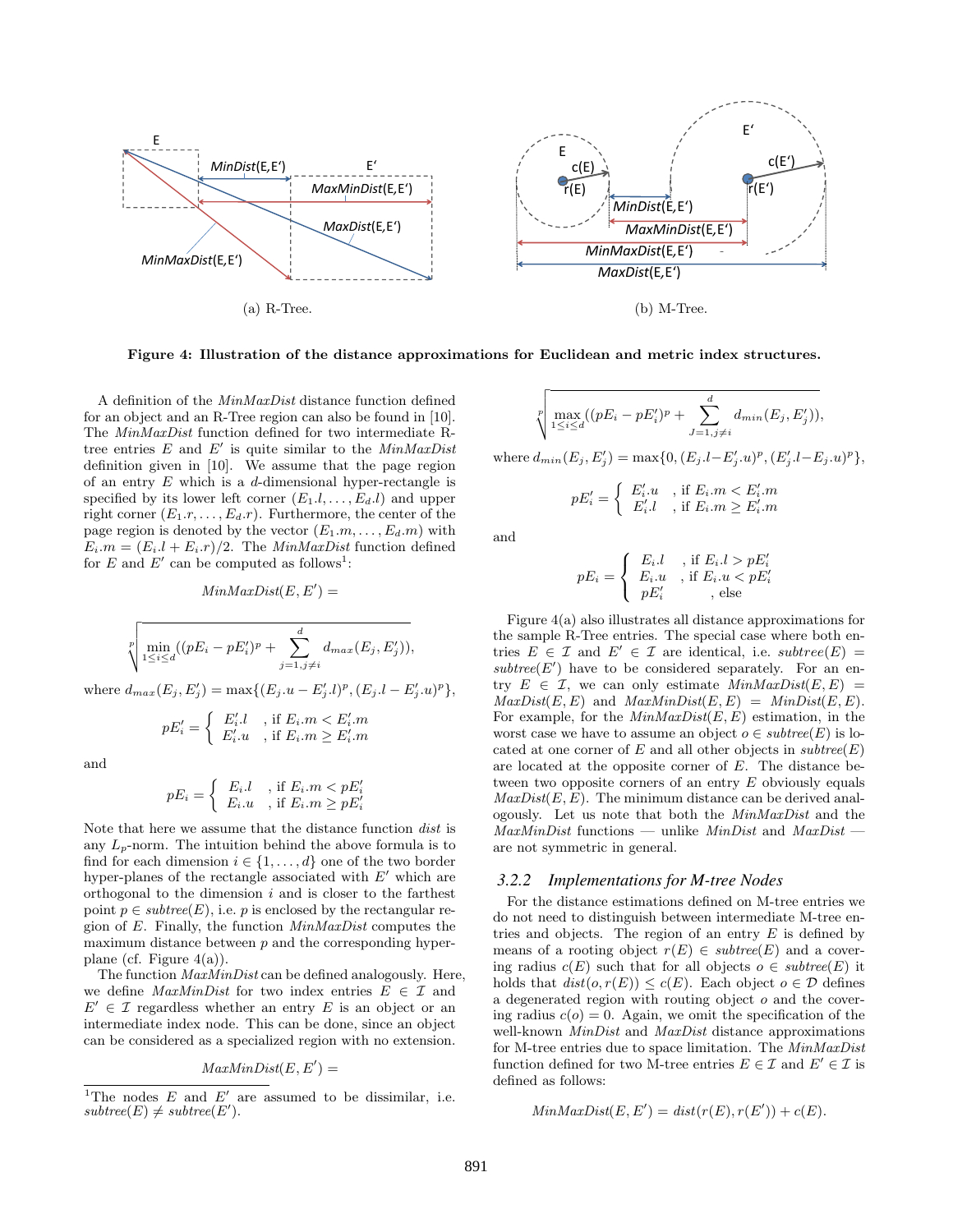A similar definition can be given for the function MaxMinDist:

$$
MaxMinDist(E, E') = \max\{0, dist(r(E), r(E')) - c(E)\}.
$$

Here, the special case that both entries  $E$  and  $E'$  are identical, i.e.  $subtree(E) = subtree(E')$  needs not be considered separately. For example, the maximum distance of an object in an M-tree entry  $E$  to its nearest neighbor in  $E$  can be conservatively estimated by the covering radius  $c(E)$ . Figure 4(b) also illustrates all distance approximations for two sample M-Tree entries.

# 4. METRIC RKNN SEARCH

In the following we will first discuss how the combined pruning strategies and distance approximations can be used for R1NN search, i.e.  $k = 1$ . After that, we extend these concepts to the general RkNN search, i.e.  $k \geq 1$ .

## 4.1 The Basic R1NN Case

Now we want to explore how the distance approximations defined above can be used to identify "true hits" and "true drops" of a R1NN query as early as possible during the traversal of an index  $I$ . In contrast to the other distance approximations, the MaxMinDist function only plays a role for  $k > 1$ . The reason for this is that identifying an intermediate entry E with  $|subtree(E)| > 1$  as a true hit is obviously not possible for  $k = 1$  because we cannot estimate all pairwise distances of the objects in  $subtree(E)$  and their distances to q accurately.

Let q be the query object and  $E \in \mathcal{I}$  an entry, i.e. an object in  $D$  or an intermediate node of  $\mathcal I$ . Recall that  $E$  can be pruned, if for all objects  $o \in subtree(E)$ , the distance to q is greater than the distance to any other object  $o' \neq o$  either in the subtree of  $E$  or in the subtree of another index entry  $E' \in \mathcal{I}$ . Transferred to the problem where only distance approximations are available, entry  $E \in \mathcal{I}$  can be pruned, if

$$
\exists E' \in \mathcal{I} : MinDist(E, q) > MinMaxDist(E, E').
$$

Here, it is assumed that at least one entry,  $E$  or  $E'$  is an intermediate index node which contains at least two objects within their subtrees. In the case, that both entries  $E$  and  $E'$ are objects, then we additionally need the condition  $E \neq E'$ and  $MinMaxDist(E, E') = dist(E, E')$ . In order to find an entry  $E' \in \mathcal{I}$  which fulfills the above criterion, it suffices to know the minimal  $MinMaxDist(E, E')$  from E to all entries  $E' \in \mathcal{I}$  which are neither predecessor nor successor of E, i.e.  $E \notin subtree(E')$  and  $E' \notin subtree(E)$  holds. This minimal MinMaxDist, denoted by MMMDist is formalized in the following definition.

DEFINITION 2 (MINIMAL *MinMaxDist*). Let  $\mathcal I$  be an index structure and let the entry E be a database object or an intermediate node in I. Furthermore, let

 $\mathcal{E} := \{ E' \in \mathcal{I} \mid E \notin subtree(E') \land E' \notin subtree(E) \}.$ 

Then the minimal MinMaxDist of E, denoted by  $MMDist(E)$ , is defined as follows:

$$
MMDist(E) = \min_{E' \in \mathcal{E}} MinMaxDist(E, E').
$$

Obviously,  $MMDist(E)$  is (the smallest currently available) upper bound of the 1NN distance of all objects in  $subtree(E)$ . Thus, if  $MMDist(E) < MinDist(E, q)$  then entry  $E \in \mathcal{I}$  can be pruned. On the other hand, we are also able to identify  $E$  as true hit but — as discussed above —

only if it is a database object and not an intermediate index entry, i.e.  $subtree(E) = e$ . In that case, we can compute the exact distance between  $e$  and  $q$ . The object  $e$  is a "true hit", if the following statement holds:

$$
\forall E' \in \mathcal{I} : MinDist(e, E') \ge dist(e, q).
$$

Therefore, additional to the minimal MinMaxDist distance we consider for each object the minimal MinDist distance which is defined as follows:

DEFINITION 3 (MINIMAL *MinDist*). Let  $I$  be an index structure and let the entry  $e$  be a database object in  $I$ . Furthermore, let  $\mathcal{E} := \{ E' \in \mathcal{I} \mid e \notin subtree(E') \}.$ Then the minimal MinDist of  $e$ , denoted by  $MMDist(e)$ , is

defined as follows:

$$
MMDist(e) = \min_{E' \in \mathcal{E}} MinDist(e, E').
$$

Obviously,  $MMDist(E)$  is (the largest currently available) lower bound of the 1NN distance of e. Thus, e is a true hit if  $MMDist(e) \geq dist(e, q)$ .

Both the concept of the MMMDist and the concept of the MMDist give us a starting point to develop an algorithm for R1NN because we just need to keep the MMMDist values for all candidate entries up to date during index traversal in order to prune true drops. For candidate objects we can additionally keep the MMDist values up-to-date in order to identify true hits. This will enable us to retrieve the final result with only one pass through the index, i.e. we will not need additional refinement rounds where the true 1NN distances of potential candidates are computed. We will discuss the R $kNN$  algorithm which is also valid for the R1NN search problem in more details later.

#### 4.2 The General  $R_kNN$  Case

The concepts described above for  $k = 1$  can be extended to  $k > 1$ . In general, the conversion from  $k = 1$  to  $k > 1$ only requires that the distance to the kNN instead of the 1NN distance has to be taken into account in order to decide whether an object or an intermediate index entry can be pruned or reported as a true hit. However, this has significant impact on the distance estimations based on entry regions. For example, since the MinMaxDist and MaxMinDist functions relate to a single object of the subtree of a node, it does not suffice any longer to make a worst-case distance estimation w.r.t. the kNNs. Rather, we need other constructs for the approximations of the kNN distances.

The distance approximations which are associated with one or two index entries relate to all objects which belong to the subtrees of the corresponding entries. This means that the distance approximations are related to a set of objects. If we assume that the number of objects a particular distance approximation relates to is known, we can use this information in order to make better estimations of the kNN distance of objects. For that purpose, we exploit the indexing concept as proposed in [8], which allows to store with each index entry  $E$  the number of objects covered by  $E$ , i.e. the aggregate value  $|subtree(E)|$  is stored along with each entry E. For example, the aggregate R-tree (aR-tree) [8, 9] is an instance of this indexing concept. We can assign to each distance approximation between two index entries  $E, E' \in \mathcal{I}$  a number of objects the distance approximation relates to. For example,  $MinMaxDist(E, E')$  is a distance approximation for each object in  $subtree(E)$  and relates to exactly one object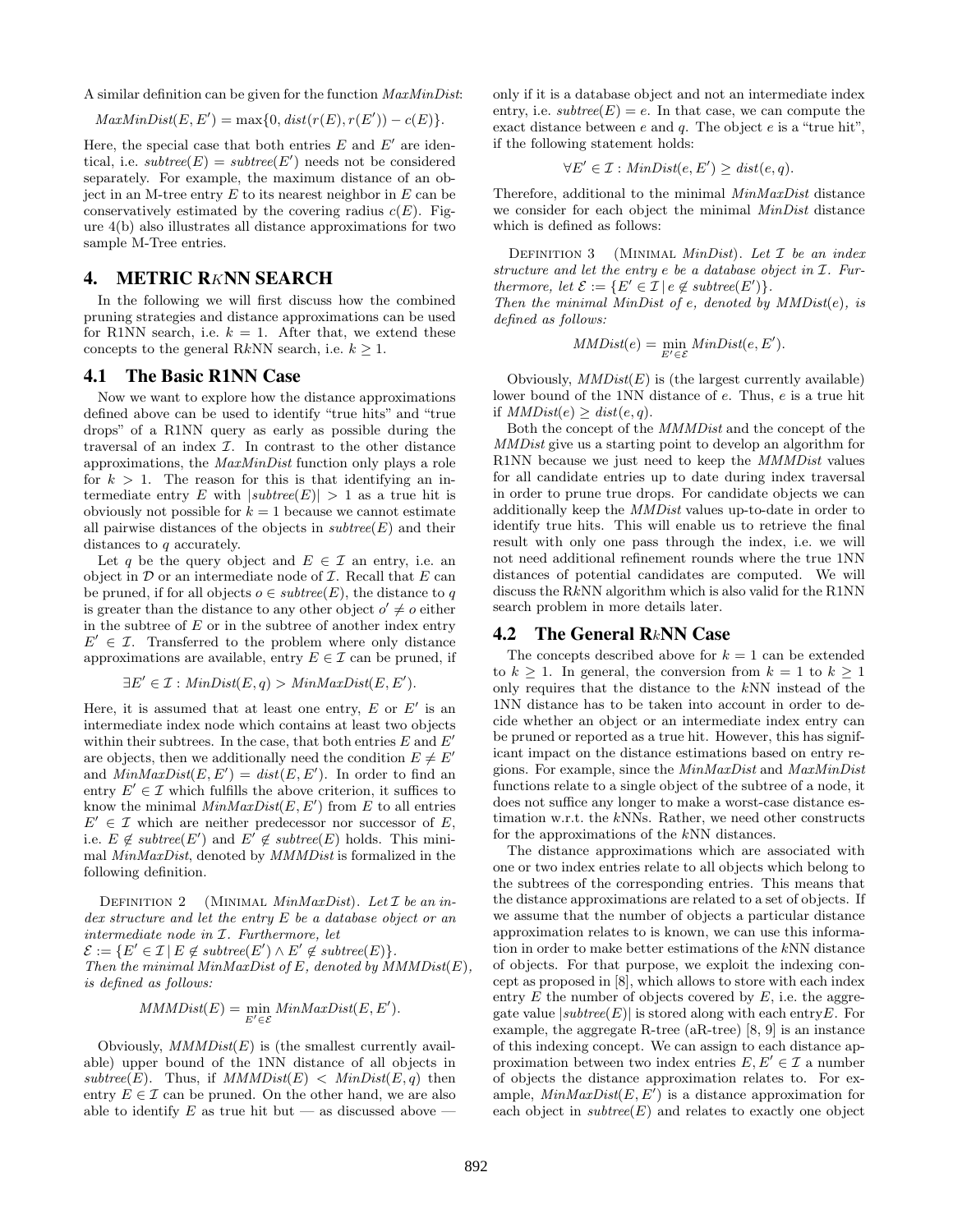Table 1: The  $count(d(E, E'))$  values for the used distance approximations.

| $Q($              | $E = E'$          | $E \neq E'$       |
|-------------------|-------------------|-------------------|
| MinDist(E, E')    | $ subtree(E') -2$ | $ subtree(E') -1$ |
| MaxMinDist(E, E') |                   |                   |
| MaxDist(E, E')    | $ subtree(E') -2$ | $ subtree(E') -1$ |
| MinMaxDist(E, E') |                   |                   |

in subtree(E'). The distance approximation  $MaxDist(E, E')$ which is assigned to each object in  $subtree(E)$  relates to  $|subtree(E')|$  objects. Let  $count(d(E, E'))$  denote the number of objects for which a distance approximation  $d(E, E')$ relates to. Table 1 specifies the count() values for the distance approximations used here.

The rationale for subtracting one from  $|subtree(E')|$  in case of the MinDist and MaxDist function is that the distance of exactly one object in  $E'$  is already approximated more precisely by the  $MinMaxDist$  and  $MaxMinDist$  functions, respectively. If both entries  $E$  and  $E'$  are identical, then we additionally have to subtract one object from  $subtree(E')$  because the distance approximation of an object  $o \in subtree(E')$  can only relate to another object  $o' \in$ subtree(E') with  $o \neq o'$ .

The count function associated with the given distance approximations can be used to estimate the kNN distance of an object  $o \in \mathcal{D}$  in order to identify "true drops". Similar to the definition of the MMMDist which is used to prune candidates in case of  $k = 1$ , we define the k-MMMDist which additionally take the number of objects into account, the correspondingly exploited distance approximations MaxDist and MinMaxDist relates to.

DEFINITION 4 ( $k$ -th minimal *MinMaxDist*). Let  $\mathcal I$  be an index structure and let the entry  $E$  be an intermediate entry or a database object in I. Furthermore, let  $\mathcal{E} := \{ E' \in \mathcal{I} \mid E \notin subtree(E') \}$ and let  $\hat{D} = \langle d_1, \ldots, d_{2 \cdot |\mathcal{E}|} \rangle$  be a sequence of  $2 \cdot |\mathcal{E}|$  distance

approximations sorted in ascending order of their distance values, such that for each entry  $E' \in \mathcal{E}$  we have  $MinMaxDist(E, E') \in \hat{D}$  and  $MaxDist(E, E') \in \hat{D}$ . Then the  $k$ -th minimal MinMaxDist of  $E$  is defined as

$$
k\text{-}MMDist(E) = d_i \in \hat{D},
$$

where  $d_i$  is the first distance in  $\hat{D}$  (in the order of the entries in  $\hat{D}$ ) such that the following criterion is fulfilled:

$$
\sum_{1=j}^{i} count(d_j) \geq k.
$$

Obviously, the k-MMMDist(E) distance of an entry  $E \in \mathcal{I}$ is an upper bound of the kNN distances of all objects  $o \in$  $subtree(E),$  i.e.

$$
\forall o \in subtree(E): kNN\text{-}dist(o) \leq k\text{-}MMDist(E).
$$

Thus, an entry  $E \in \mathcal{I}$  can be pruned if k-MMMDist $(E)$  <  $MinDist(E, q)$ .

The count function associated with the distance approximations MinDist and MaxMinDist can analogously be used to identify true hits by estimating a lower bound of the kNN distance of an object  $o \in \mathcal{D}$ . This estimation is done by the function k-MMDist which is the extension of the MMDist defined above for  $k = 1$ . In contrast to the special case of  $k = 1$  we are now also able to identify intermediate entries E if  $|subtree(E)| \leq k$ . Thus, the function k-MMDist is defined for arbitrary index entries, i.e. objects and intermediate entries.

DEFINITION 5 ( $k$ -TH MINIMAL *MinDist*). Let  $\mathcal I$  be an in $dex$  structure and let the entry  $E$  be an intermediate entry or a database object in I. Furthermore, let  $\mathcal{E} := \{ E' \in \mathcal{I} \mid E \notin subtree(E') \}$ 

and let  $\hat{D} = \langle d_1, \ldots, d_{2 \cdot |\mathcal{E}|} \rangle$  be a sequence of  $2 \cdot |\mathcal{E}|$  distance approximations sorted in ascending order of their distance values, such that for each entry  $E' \in \mathcal{E}$  we have  $MinMaxDist(E, E') \in$  $\hat{D}$  and  $MaxDist(E, E') \in \hat{D}$ . Then the k-th minimal MinDist of E is defined as

$$
k\text{-}MMDist(E) = d_i \in \hat{D},
$$

where  $d_i$  is the first distance in  $\hat{D}$  (in the order of the entries in  $\hat{D}$ ) such that the following criterion is fulfilled:

$$
\sum_{j=1}^{i} count(d_j) \geq k.
$$

Obviously, the k-MMDist(E) distance of an entry  $E \in \mathcal{I}$ is a lower bound of the kNN distances of all objects  $o \in$  $subtree(E)$ , i.e.

$$
\forall o \in subtree(E): kNN\text{-}dist(o) \geq k\text{-}MMDist(E).
$$

Thus, an entry  $E \in \mathcal{I}$  can be reported as true hit if k-MMDist $(E) \geq$  $MinDist(E, q)$ .

Similar to the special case  $k = 1$  above, the values k-MMMDist and k-MMDist of all entries can be used to formulate a RkNN search algorithm that enables self-pruning of an entry  $E$  at any index level as well as mutual-pruning of one entry  $E$  w.r.t. another entry  $E'$  at any index level. In addition, the k-MMDist function can be used to identify true hits already for intermediate entries E as long as  $|subtree(E)| \leq k$ . This is beneficial because it saves I/O intensive disc accesses necessary to refine E.

## 4.3 The  $R_kNN$  Search Algorithm

The pseudocode of the algorithm for the  $RNN_k$  query is illustrated in Figure 6. First, we initialize a pruning list prune, a result list result and a priority queue queue which stores index entries  $E$  sorted in ascending order by  $MinDist(q, E)$ . The priority queue is initialized with the root of the index  $\mathcal I$ . Then we dequeue the first entry  $E$  of queue. If  $E$  is a directory node, then  $E$  will be refined. The refinement routine is depicted in Figure 7. Before the entry  $E$  is refined we have to check which elements of queue will be affected by the refinement of  $E$ , i.e. for which elements the lower-bounding and upper-bounding kNN distance approximations  $kMMDist(E)$  and  $kMMDist(E)$  have to be updated. This obviously affects all elements  $c$  for which  $MinDist(c, E) \leq k \cdot MMDist(c)$  holds. These elements are then stored in the list *update*. Next, the child entries  $E_i$  of E have to be tested, whether they can be pruned or reported as "true hits" by means of their kNN distance approximations  $kMMDist(E_i)$  and  $kMMDist(E_i)$ . This is done by the filter function apply  $filter(E,q,prune,result)$  which returns true if E cannot be filtered and, thus, has to be inserted into queue. Furthermore, the kNN distance approximations of the elements of the update list update have to be updated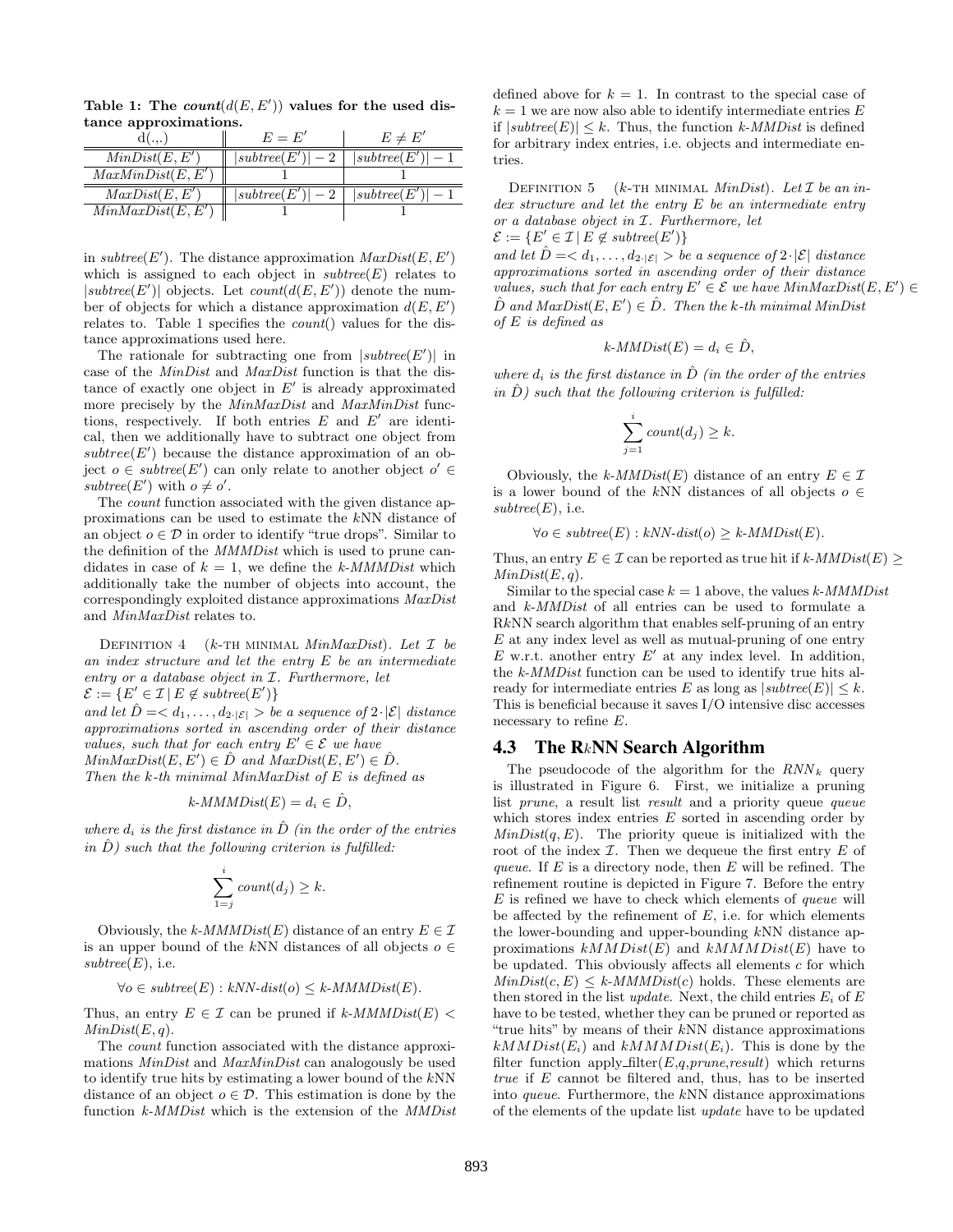

Figure 5: Example: Object  $E$  cannot be refined anymore, but there must exist at least one another refinement candidate  $E'$ .

w.r.t. the child entries of  $E$  and the aforementioned filter function has to be applied on them.

If the entry  $E$  is a leaf entry, i.e.  $E$  is an object, then  $E$  obviously cannot be refined. However, if we cannot decide about the status of  $E$  as hit or drop yet, we have to get better distance approximations. In fact, in this case there must exist at least one other refinement candidate  $E'$ which is a directory entry and which is responsible that  $E$ can neither be pruned nor reported as "true hit" by the filter. Such a candidate  $E'$  definitely fulfills the following criterion:  $MinDist(E, E') \leq k \cdot MMDist(E)$ . Obviously, there might be more than one such candidate. We refine the candidate for which  $MinDist(E, E')$  is closest to  $k\text{-}MMDist(E)$ . This scenario is illustrated in Figure 5. Thereby, the numbers within the directory nodes denotes the number of objects covered by the corresponding node. In our algorithm this candidate is returned by the function  $E.k^{th}$ -next-entry(). After refining E' we have to update  $kMMDist(E)$  and  $kMMDist(E)$ w.r.t. the child entries of  $E'$ . Finally we have to check whether  $E$  can be filtered or has to be reinserted into queue. Note that if  $E'$  is also a leaf entry, then the  $kNN$  distance approximations of  $E$  equal the exact  $kNN$  distance. In that case, we can finally decide about the status of E as true hit or true drop. This complete procedure will be repeated until the priority queue has no candidates anymore.

As discussed above, since we keep the kNN distance approximations up-to-date, we implement both the self-pruning and the mutual-pruning paradigm. The algorithm produces the final result in one index traversal without any refinement rounds.

# 5. EXPERIMENTAL EVALUATION

We compared our novel approach, hereafter referred to as "AKKRZ", for  $RkNN$  search with a state-of-the-art approach that do not use any precomputing. For Euclidean data we used the "TPL" algorithm [13] which implements a mutualpruning strategy. For metric data "TPL" is not applicable. All experiments are based on an R\*-Tree for Euclidean data or an M-Tree for metric data with a page size of 4K. Since all approaches are I/O bound we compared the number of disc pages accessed during the execution of 1,000 sample RkNN queries and averaged the results or illustrate the results using box plots that display the mean value, the 25% quantile and the 75% quantile.

## 5.1 Euclidean Data

```
RkNN(D,q)// Initial lists
  prune = EMPTY; result= EMPTY;
  queue = EMPTY; // priority queue sorted by MinDist(q,E).
  queue.add(D.root);
  WHILE (queue is not empty) DO
    E = queue.dequeue();
    IF (E is a Directory Entry) THEN refine(E);
    ELSE // E is a LeafEntry
       E'=E.k^{th}-next-entry(); // see text for description
       refine(E^{\prime})FOR EACH (E_i' \in E') DO
         update k-\hat{M} \hat{M} \hat{M} \hat{D}ist(E, E'_i)update k-MMDist(E, E'_i)END-FOR
       IF apply_filter(E,q,prune,result)=true THEN
         queue.insert(E);
       END-IF
    END-IF
  END-WHILE
END RkNN.
```
Figure 6: Pseudocode of the  $RNN_k$  algorithm.



Figure 7: Pseudocode of the refinement routine.

We first focus on Euclidean data and compared our AKKRZ algorithm with the TPL algorithm on two synthetic datasets and two real-world datasets. The first synthetic dataset "DS1" contains uniformly distributed 2D points. The second synthetic dataset "DS2" contains clustered 2D points. Both datasets are depicted in Figure 9. The real-world dataset "Genes" contains appr. 1,100 points in a 5D space representing the expression levels of genes. The real-world dataset "Cloud" contains 9D weather parameters recorded at appr. 17,100 different locations in Germany.

Figure 10 displays the performance of the competitors on the four datasets when processing R1NN queries. It can be seen that our novel AKKRZ algorithm significantly outperforms the TPL approach in terms of I/O costs and, thus, query execution times. The reason for this clear performance boost over the mutual-pruning approach TPL can be derived from Figure 11 where the number of self-pruned objects, the number of mutual-pruned objects on the leaf level, and the number of mutual-pruned objects on higher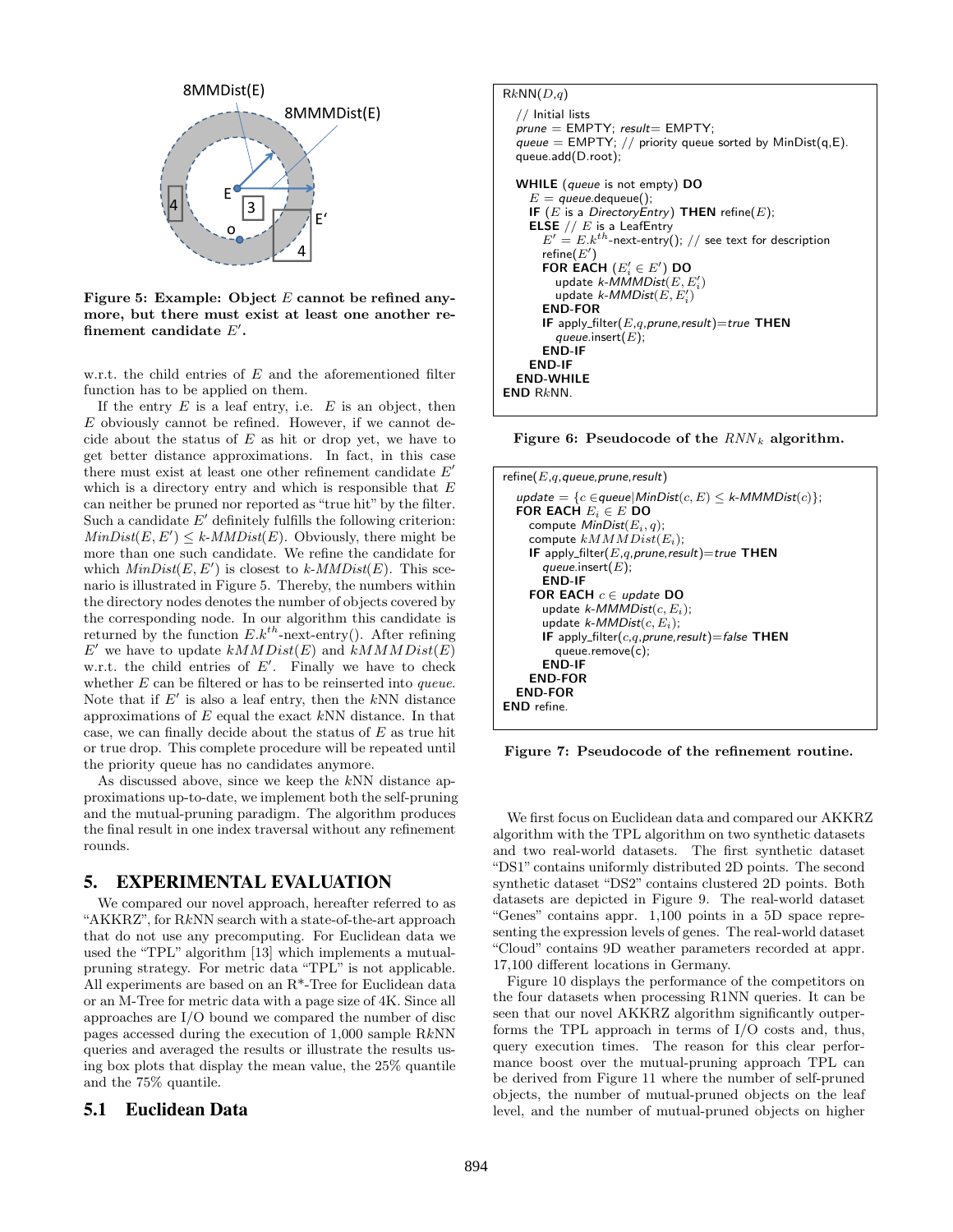```
apply_filter(E,q,prune, result)
  IF (k-MMMDist(E) < MinDist(E, q)) THEN
      prune.add(E);
  ELSE
    compute k-MMDist(E);
    IF (kMMDist(E) \geq MinDist(E, q)) THEN
       result.add(E);
    ELSE
      return true;
    ENDIF
  ENDIF
  return false;
END apply_filter_criteria.
```
Figure 8: Pseudocode of the filter function.



| (a) Dataset DS1 with |             | (b) Dataset DS2 with |  |
|----------------------|-------------|----------------------|--|
| uniformly            | distributed | clusters.            |  |
| objects.             |             |                      |  |

Figure 9: Synthetic datasets DS1 and DS2.

levels in the index are displayed separately for our AKKRZ approach. As it can be seen, first, the combination of both pruning strategies is beneficial and superior over using only mutual-pruning on the leaf level of the index as done by TPL. In addition, our AKKRZ algorithm can in contrast to the TPL method also mutually prune on higher levels of the index.

Next, we evaluated the scalability of the competitors w.r.t. the number of data objects  $n$ . Figure 12 displays the results. Again, the performance gain of our AKKRZ algorithm over the TPL method remains significant with varying number of data objects. In particular for large databases our method outperforms the TPL method by up to two orders of magnitude.

Last but not least, we evaluated the impact of the query parameter  $k$  on the scalability of the competitors. The resulting performances are visualized in Figure 13. It can be observed that our AKKRZ algorithm still clearly outperforms the TPL approach even for higher  $k$  values when using the Gene dataset. The reason for this may be that the selfpruning becomes more efficient for this dataset. As can be observed from the experiments on the DS1 dataset, for uniformly distributed data the difference between our approach and the competitor becomes more evident.

## 5.2 Metric Data

We used the two synthetic datasets "DS1" and "DS2" to evaluate our AKKRZ approach based on the M-tree. Here, the distances are measured by the  $L_1$  norm.



Figure 10: Comparison of AKKRZ and TPL processing R1NN queries on four Euclidean datasets.

Figure 14 displays separately the number of self-pruned objects and the number of mutual-pruned objects for our AKKRZ approach. Similar to the results on Euclidean data the results on metric data show that the combination of both pruning strategies is beneficial and superior over using only self-pruning.

## 5.3 Summary

In summary, the conducted experiments showed the following. Our novel approach clearly outperformed the competitor even though it solves a more specialized version of the problem. The reason for this is that our approach combines multiple pruning strategies rather than implementing only one pruning paradigm. As a consequence, our new algorithm needs a significantly less number of disc page accesses which in turn means less time to report the results of single RkNN queries.

# 6. CONCLUSIONS

In recent years, several solutions for the RkNN problem have been proposed. These solutions are limited by specific assumptions. Some assume that the data is of a particular type (Euclidean/general metric) and use certain properties of the data spaces or data type specific data structures. Others assume that the range of possible values for  $k$  is limited and that the database remains static, i.e. no updates like insertions or deletions occur. In addition, existing approaches use only one particular pruning strategy, i.e. either self-pruning or mutual-pruning, and, thus, waste possible pruning potentials.

In this paper, we propose a general solution that only assumes that the data is indexed by a tree-like access method which is a rather realistic assumption because the processing of similarity queries without index support is infeasible for real-world database applications. In addition, our solution extends the existing pruning strategies and combines them in order to explore the full pruning potentials. In particular, we presented a generalization of the mutual-pruning strategy from Euclidean spaces to general metric spaces and discussed how it can be used to prune as early as possible during index traversal. Our experimental evaluation shows that our very general solution outperforms the existing specialized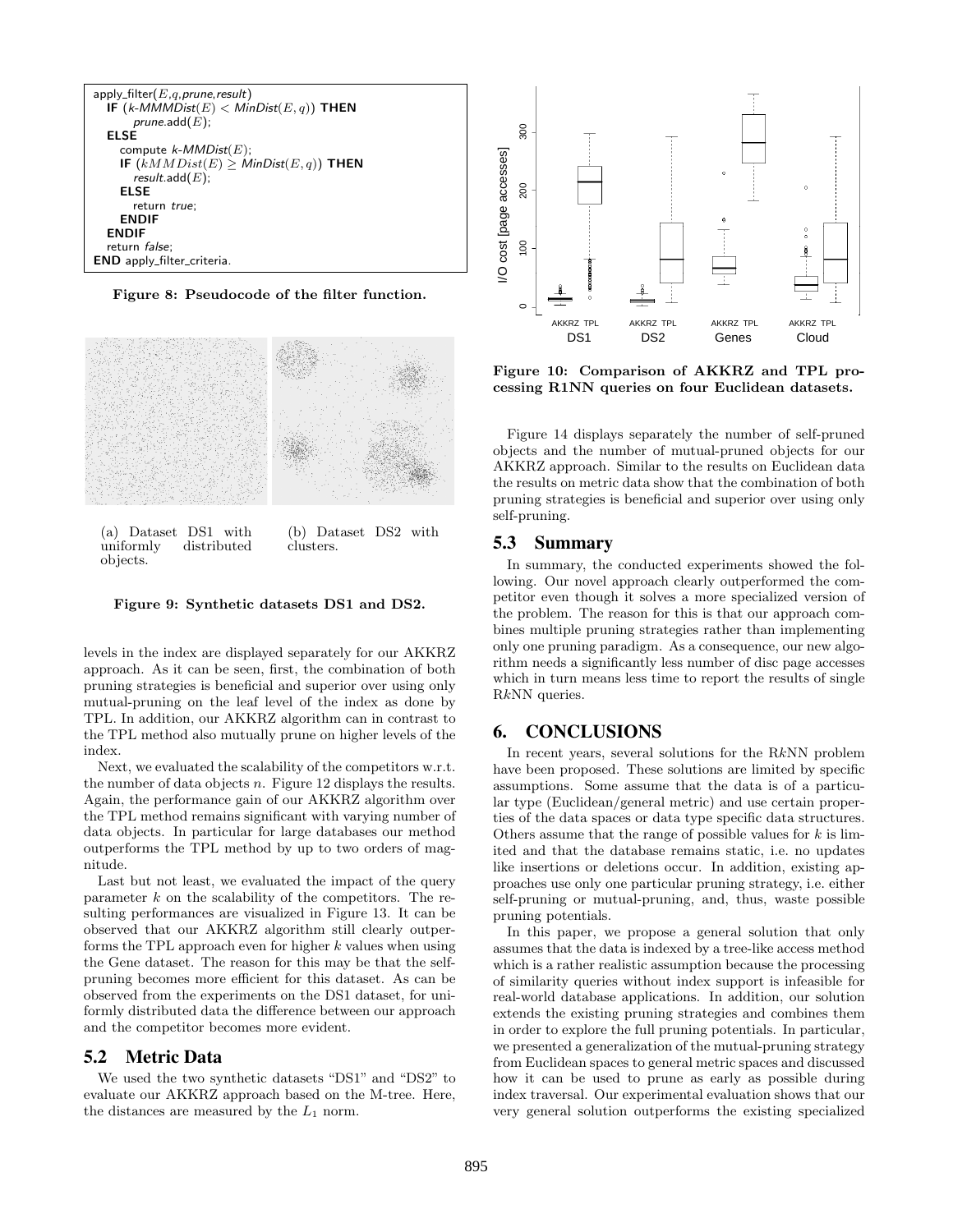

(a) Pruning power w.r.t. directory nodes.



(b) Pruning power w.r.t. data objects.

## Figure 11: Benefit of different pruning strategies for AKKRZ.

solutions significantly in terms of query execution times.

For future work, we plan to investigate how our solution can be adapted to databases of continuously moving objects.

# 7. REFERENCES

- [1] E. Achtert, C. Böhm, P. Kröger, P. Kunath, A. Pryakhin, and M. Renz. Approximate reverse k-nearest neighbor search in general metric spaces. In Proc. CIKM, 2006.
- [2] E. Achtert, C. Böhm, P. Kröger, P. Kunath, A. Pryakhin, and M. Renz. Efficient reverse k-nearest neighbor search in arbitrary metric spaces. In Proc. SIGMOD, 2006.
- [3] E. Achtert, C. Böhm, P. Kröger, P. Kunath, A. Pryakhin, and M. Renz. Efficient reverse k-nearest neighbor estimation. In Proc. BTW, 2007.
- [4] N. Beckmann, H.-P. Kriegel, R. Schneider, and B. Seeger. The R\*-Tree: An efficient and robust access method for points and rectangles. In Proc. SIGMOD, pages 322–331, 1990.
- [5] P. Ciaccia, M. Patella, and P. Zezula. M-Tree: an efficient access method for similarity search in metric spaces. In Proc. VLDB, 1997.
- [6] A. Guttman. R-Trees: A dynamic index structure for spatial searching. In Proc. SIGMOD, pages 47–57,



Figure 12: Scalability of the competitors w.r.t. the dataset size.

1984.

- [7] F. Korn and S. Muthukrishnan. Influenced sets based on reverse nearest neighbor queries. In Proc. SIGMOD, 2000.
- [8] I. Lazaridis and S. Mehrotra. Progressive approximate aggregate queries with a multi-resolution tree structure. In Proc. SIGMOD, 2001.
- [9] D. Papadias, P. Kalnis, J. Zhang, and Y. Tao. Efficient olap operations in spatial data warehouses. In Proc. SSTD, 2001.
- [10] N. Roussopoulos, S. Kelley, and F. Vincent. Nearest neighbor queries. In SIGMOD '95: Proceedings of the 1995 ACM SIGMOD international conference on Management of data, San Jose, California, United States, pages 71–79, 1995.
- [11] A. Singh, H. Ferhatosmanoglu, and A. S. Tosun. High dimensional reverse nearest neighbor queries. In Proc. CIKM, 2003.
- [12] I. Stanoi, D. Agrawal, and A. E. Abbadi. Reverse nearest neighbor queries for dynamic databases. In Proc. DMKD, 2000.
- [13] Y. Tao, D. Papadias, and X. Lian. Reverse kNN search in arbitrary dimensionality. In Proc. VLDB, 2004.
- [14] Y. Tao, M. L. Yiu, and N. Mamoulis. Reverse nearest neighbor search in metric spaces. IEEE TKDE, 18(9):1239–1252, 2006.
- [15] C. Yang and K.-I. Lin. An index structure for efficient reverse nearest neighbor queries. In Proc. ICDE, 2001.